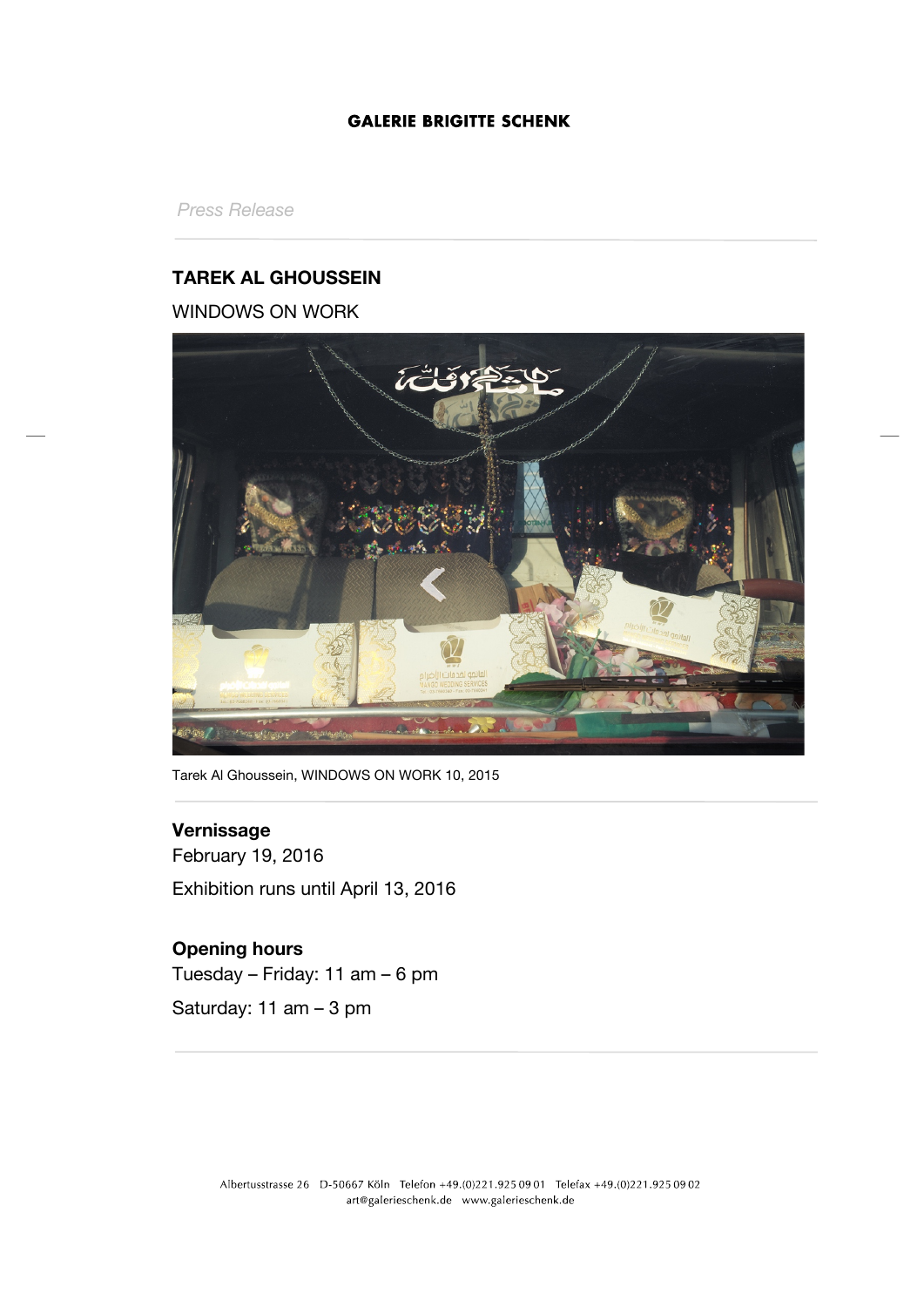### **GALERIE BRIGITTE SCHENK**

#### *English*

Tarek Al-Ghoussein is Palestinian Kuwaiti who's parents are Palestinian exiles. The artist lived in the United States, Morocco, and Japan during his childhood. Al-Ghoussein received his undergraduate BA degree in photography from New York University and an MA from the University of New Mexico. Since 2012 he has been teaching at New York University both in New York and at the Abu Dhabi campus. In 2013 he represented Kuwait at its pavilion at the 55th Venice Bienniale. Both Al-Ghoussein's personal and his professional background play a prominent role in his artistic output, which deals with his Palestinian identity through a photography "that appears to be documentarian, but is in fact fictional." (*Guggenheim online*)

Tarek Al-Ghoussein's "Windows on Work" refer to the migrant workers in the UAE and show windows of their transportation buses at different times. His work explores the boundaries between landscape photography, selfportraiture and performance art. Choosing locations much in the same way a film director does, he moves between abstraction and the specific circumstances found in particular places. The current body of work "Windows on Work" extends the exploration by examining the "window" of the buses that transport the labourers as a place of both, representation and performance.

#### *Deutsch*

Tarek Al-Ghoussein wurde 1962 in Kuwait geboren. Seine Eltern sind Exilpalästinenser. In seiner Kindheit lebt er in den Vereinigten Staaten, Marokko und Japan. Al-Ghoussein hält einen Bachelor Abschluss in Photographie an der New York University und einen Master Abschluss an der Universität von New Mexico. Seit 2012 lehrt er an der American University in New York und Abu Dhabi Photographie. 2013 hat den Pavillon von Kuwait auf der 55 igsten Biennale in Venedig vertreten. Al-Ghousseins Arbeiten setzen sich vor allem mit dem Thema der Identität auseinander, die sich oft auf seinen palästinensischen Hintergrund bezieht. Im Gegensatz zu dem konfliktgeladenen Thema sind seine Arbeiten schwerelos, still und poetisch. (*Guggenheim online*)